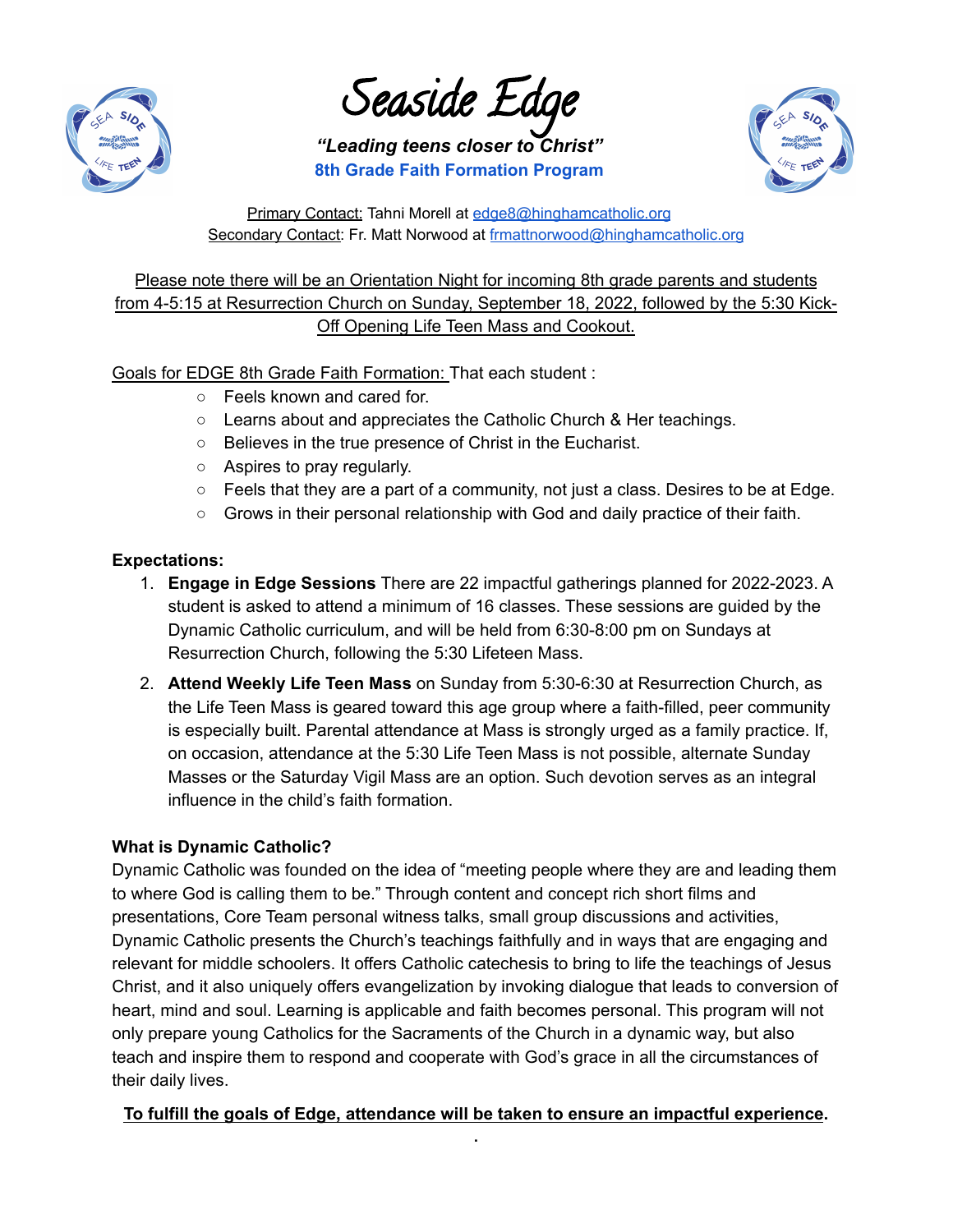## **Seaside Edge 8th Grade Faith Formation Calendar 2022/2023 & Session Topics** *All Sessions are scheduled on Sundays from 6:30-8:00, following attendance at the 5:30 Life Teen Mass.*

### *Please strive to attend consecutive Sundays. Curriculum topics are set up in 2 week increments, with the second Sunday building upon the previous session.*

9/18 - Orientation with incoming 8th grade students and parents (4-5:15) 9/18 - Kick Off Opening 5:30 Life Teen Mass & Cookout

9/25 - Session: **Life is Choices**: *To remind teens that they make hundreds of choices every day and that every choice has consequences.To help teens become better decision makers, and demonstrate that God's way and the way of the world are very different, and invite teens to choose to walk with God.* 10/2 - Session: **Life is Choices**

10/9 - NO Class - Columbus Day Weekend

10/16 - Session:: **What's Holding You Back?** *To demonstrate that all paths are not equal and that there is such a thing as objective truth, and to help teens to recognize who and what is holding them back from living the incredible life God invites them to.*

10/23 - Session: **The Jesus Question:** *To teach teens that Jesus and his teachings are the answer to the problems we face in our lives and in the world, and to help them recognize the power and importance of having a personal relationship with Jesus.*

10/30 - NO Class - Core Only Night

11/6 - Session: **The Jesus Question**

11/16 - Session: **The Prayer Process**: *To teach the teens how to pray, that it helps us discover God's will for our lives, and to encourage a daily routine of prayer.* 11/20 - Session: **The Prayer Process**

11/27 - NO Class - Thanksgiving weekend

12/4 - Session: **The Bible**: *To demonstrate that the Word of God is a practical and powerful source of inspiration and direction in our lives and to encourage teens to develop the habit of reading the Bible regularly.*

12/11 - Session: **The Bible**

12/18 *-* Special Session: Eucharistic Adoration & Sacrament of Reconciliation (Parental attendance is strongly encouraged.)

12/25 - NO Class - Christmas break 1/1 - NO Class - Christmas break

1/8 - Session: **The Eucharist:** *To establish that Jesus is truly present in the Eucharist and that it is an incredible gift to each of us through the Church. To teach teens how to enter into a eucharistic relationship with God, and explain the transformational power the Eucharist can have in their lives.*